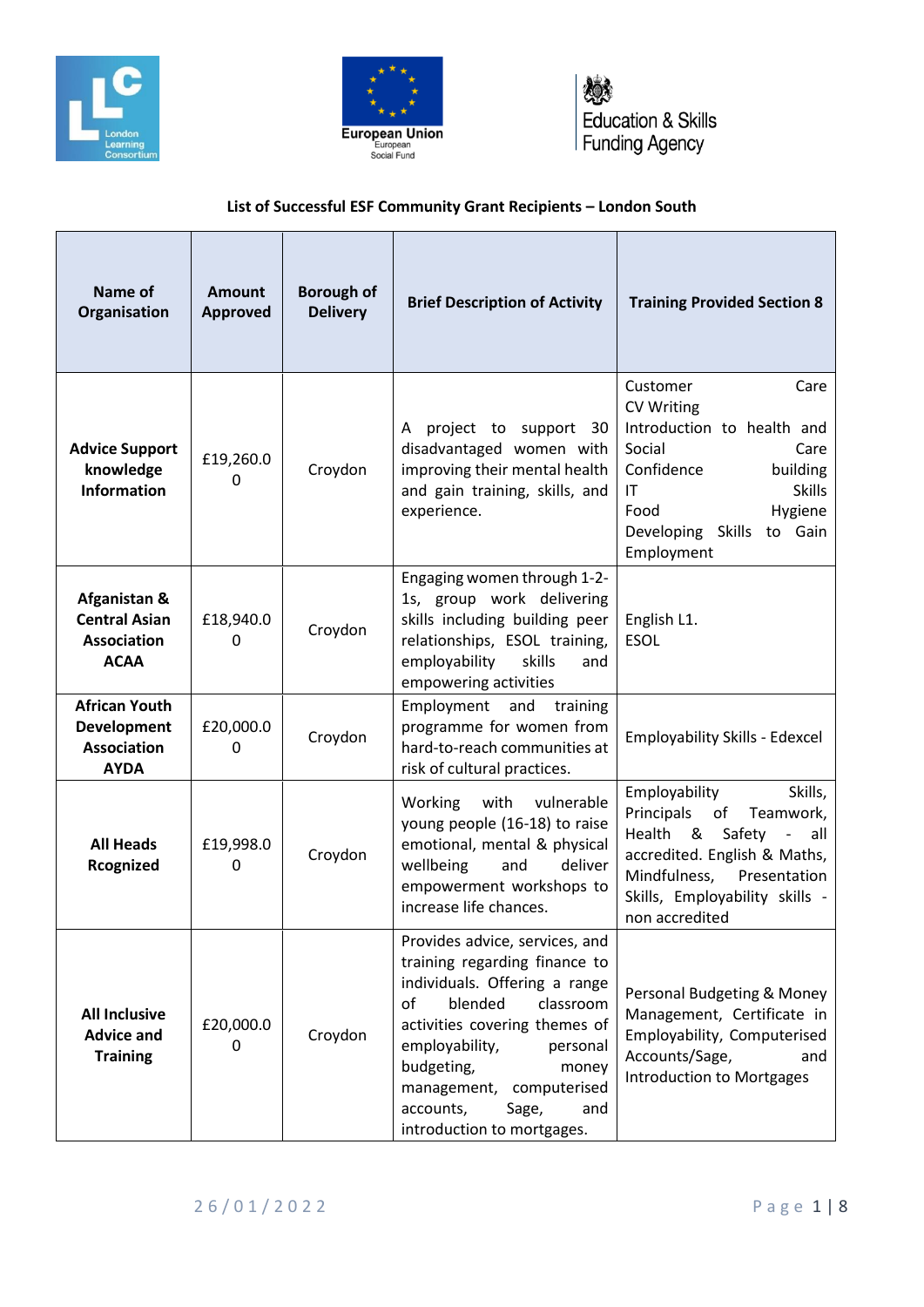| <b>Balance</b><br>(Support) CIC                                                      | £19,856.0<br>0 | Kingston<br>Upon<br>Thames | To establish a bespoke service<br>for women who are parents<br>or carers returning to the<br>labour market after a period<br>of caring for loved ones. Offer<br>some direct support with<br>practical tasks such as CV<br>writing, seeking appropriate<br>further<br>education/training,<br>social media profiles                                                                                                                                                                                                                                                                                                                          | Not Specified                                                                                                                                                                                                                                                                                                                                                                                                                                                                                                          |
|--------------------------------------------------------------------------------------|----------------|----------------------------|--------------------------------------------------------------------------------------------------------------------------------------------------------------------------------------------------------------------------------------------------------------------------------------------------------------------------------------------------------------------------------------------------------------------------------------------------------------------------------------------------------------------------------------------------------------------------------------------------------------------------------------------|------------------------------------------------------------------------------------------------------------------------------------------------------------------------------------------------------------------------------------------------------------------------------------------------------------------------------------------------------------------------------------------------------------------------------------------------------------------------------------------------------------------------|
| <b>BANG</b><br><b>Edutainment &amp;</b><br>Horizon<br><b>Community</b><br>Care (HCC) | £20,000.0<br>0 | Croydon                    | Re-build project will target<br>ethnic minorities male and<br>females aged $16+ (16-25)$<br>furthest<br>from<br>away<br>employment, education, or<br>training. This will include<br>with<br>those<br>disabilities.<br>Deliver mentoring and Life<br>coaching<br>sessions.<br>The support will enable young<br>people to access further<br>support and development<br>such<br>(applying<br>as<br>for<br>jobs/college,<br>training,<br><b>CV</b><br>analysis<br>and<br>interview<br>technique,<br>well<br>as<br>as<br>streamlining<br>their<br>social<br>media platforms, which today<br>employees look at before<br>employing young people) | mentoring and Life coaching<br>sessions<br>Non regulated Adult skills<br>formula funded provision,<br>Entry Level, Foundations for<br>Learning and Life, 13 to 20<br>PW<br>hrs,<br>A<br>Non regulated Adult skills<br>formula funded provision,<br>Entry Level, Preparation for<br>Work, 13 to 20 hrs, PW A                                                                                                                                                                                                            |
| <b>Building</b><br>Pathways<br>(CONTRACT 1)                                          | £19,975.0<br>0 | Croydon                    | Building Pathways Careers<br>and Mentoring Project aims<br>attract,<br>inspire,<br>and<br>to<br>support Croydon and Merton<br>residents into construction<br>via<br>existing<br>our<br>careers<br>employers network operating<br>in these<br>boroughs.<br>The<br>project will run for 6 months<br>between August 2020 to<br>January 2021.                                                                                                                                                                                                                                                                                                  | Level 2 NVQ Diploma in<br><b>Building Maintenance Multi-</b><br>Trade<br>Repair<br>and<br>Refurbishment<br>Operations<br>(Construction)<br>Level 1 Health and Safety<br>within<br>a<br>Construction<br>Environment<br><b>Functional Skills Qualification</b><br>English<br>at<br>Level 1<br>in<br><b>Functional Skills Qualification</b><br>in Mathematics at Level 1<br>Work experience/placement<br>Construction, Planning, and<br>the Built Environment (SSA 5)<br>Level 1, Preparation for<br>Work, 13-24 credits, |
| <b>Building</b><br>Pathways<br>(CONTRACT 2)                                          | £19,950.0<br>0 | Croydon                    | Since July 2019, Building<br>Pathways has successfully<br>provided careers information,<br>advice,<br>and<br>support,<br>facilitated access to training,<br>work<br>placements<br>and                                                                                                                                                                                                                                                                                                                                                                                                                                                      | Level One Award in Health<br>and Safety in a Construction<br>Environment<br>HS&E Test for Operatives<br>1, Preparation for<br>Level<br>Work, 13 to 20 hrs, PW A                                                                                                                                                                                                                                                                                                                                                        |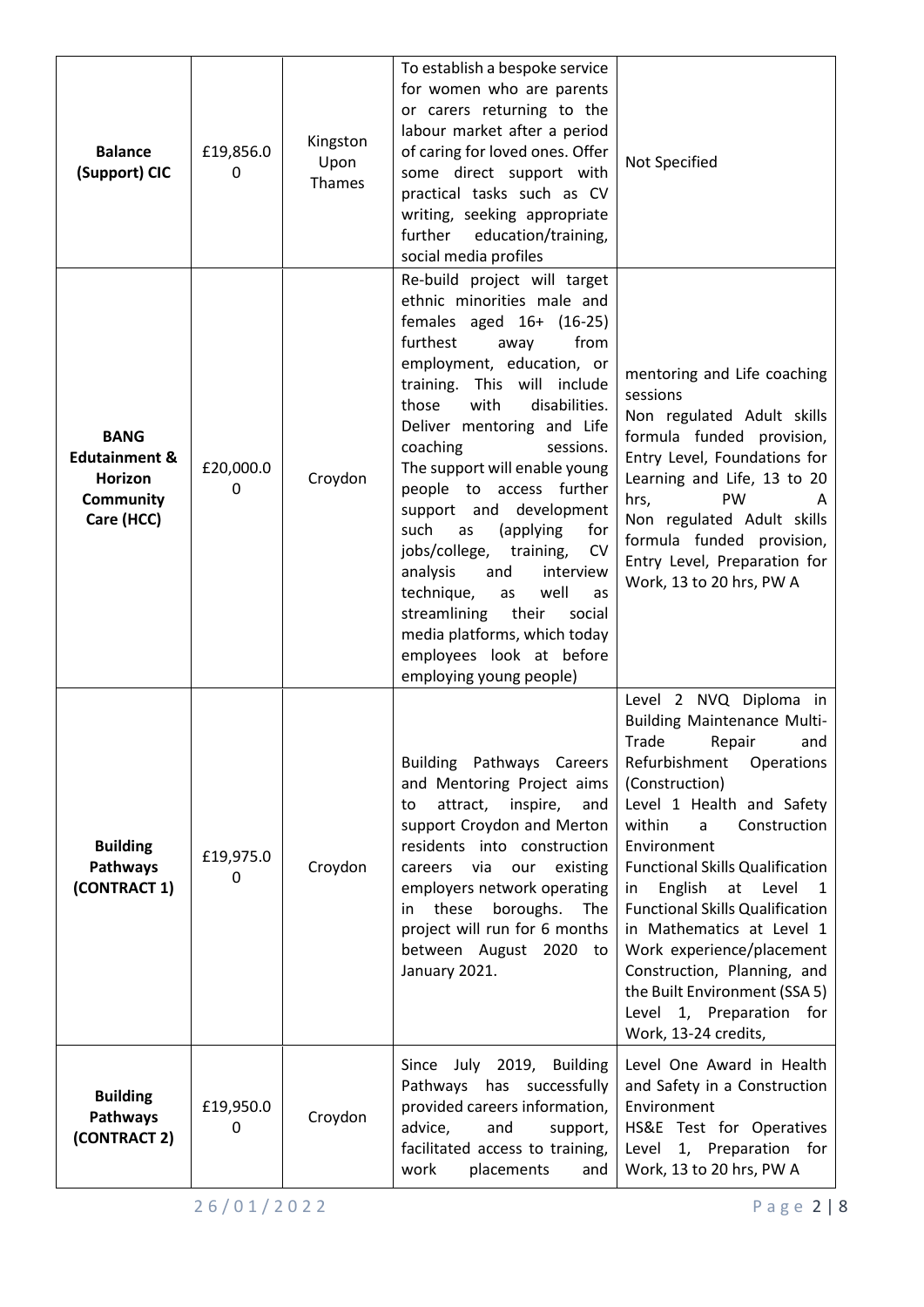|                                                                      |                |                                      | apprenticeships for under-<br>represented groups of people<br>the capital. We<br>in<br>are<br>registered as a private limited<br>company, strongly linked with<br>social impact objectives.                                                                                                                                                                                                               |                                                                                                                                                                                                                                                                                                                                                                                                                      |
|----------------------------------------------------------------------|----------------|--------------------------------------|-----------------------------------------------------------------------------------------------------------------------------------------------------------------------------------------------------------------------------------------------------------------------------------------------------------------------------------------------------------------------------------------------------------|----------------------------------------------------------------------------------------------------------------------------------------------------------------------------------------------------------------------------------------------------------------------------------------------------------------------------------------------------------------------------------------------------------------------|
| <b>Career Camp CIC</b>                                               | £20,000.0<br>0 | Richmond,<br>Merton, and<br>Kingston | 'Construction Camp' is an<br>employer-led<br>'pre-<br>employment,<br>pre-<br>apprenticeship' intervention<br>that will re-skill unemployed<br>West London residents from<br>the boroughs of Merton,<br>Richmond and Kingston Upon<br>Thames - and help them into<br>employment<br>the<br>in<br>construction<br>and<br>infrastructure sectors, via a<br>series of employer-led online<br>training 'Camps'. | Stage 2.1: 'Digital Ability' -<br>Short<br>Course<br><b>Skills</b><br>Essential<br>Digital<br>Qualification<br>EL <sub>3</sub><br>Stage 3: Employability &<br>Professional Development -<br>Recognised<br>Award<br>(EL3)<br>Stage 4: CSCS Card Training<br>(Green<br>Card)<br><b>Stage</b><br>Community<br>1:<br>&<br>Sector<br>Engagement<br>Guidance<br>Stage 5:<br>Peer<br>Network<br>(Mental Health / Wellbeing) |
| Commonside<br><b>Community</b><br><b>Development</b><br><b>Trust</b> | £14,017.0<br>0 | Merton                               | Provide a programme of<br>minimum of 12 interactive<br>workshops<br>focusing<br>on<br>developing cv's, developing<br>personal skills,<br>developing<br>interview skills, and boosting<br>self confidence                                                                                                                                                                                                  | <b>FDB</b><br>Pre-employment<br>programme                                                                                                                                                                                                                                                                                                                                                                            |
| <b>Connect: North</b><br>Korea (CNK)                                 | £20,000.0<br>0 | Kingston<br>Upon<br>Thames           | A project designed to deliver<br>community initiatives that<br>positively<br>the<br>impact<br>marginalised<br>and<br>disadvantaged North Korean<br>refugee and asylum seeker<br>community in Kingston Upon<br>Thames.                                                                                                                                                                                     | Entry Level, Preparation for<br>Work, 7 to 12 hrs, PW A<br>Entry Level, Foundations for<br>Learning and Life, 7 to 12hrs,<br>PW<br>AZ0008870.<br>Community outreach and<br>engagement<br>activities<br>Motivational<br>activities<br>(including talking therapies<br>and mental health support)<br><b>Employability support</b>                                                                                      |
| <b>Croydon BME</b><br>Forum                                          | £20,000.0<br>0 | Croydon                              | Programme of support for<br>women aged 50+ providing<br>support<br>network,<br>peer<br>inspirational<br>activities<br>(including gardening, cooking,<br>self-development)                                                                                                                                                                                                                                 | Back to Work Employment<br>Programme - Non regulated                                                                                                                                                                                                                                                                                                                                                                 |
| <b>Cute Dog</b><br><b>Consulting</b>                                 | £20,000.0<br>0 | Croydon                              | 5-month<br>training<br>A<br>programme for unemployed<br>economically<br>inactive<br>and<br>people, BAME women to start<br>their own business                                                                                                                                                                                                                                                              | Outcomes:<br>Soft<br>skills,<br>entrepreneurship<br>and<br>leadership, business<br>plans<br>and cash flow forecasting.                                                                                                                                                                                                                                                                                               |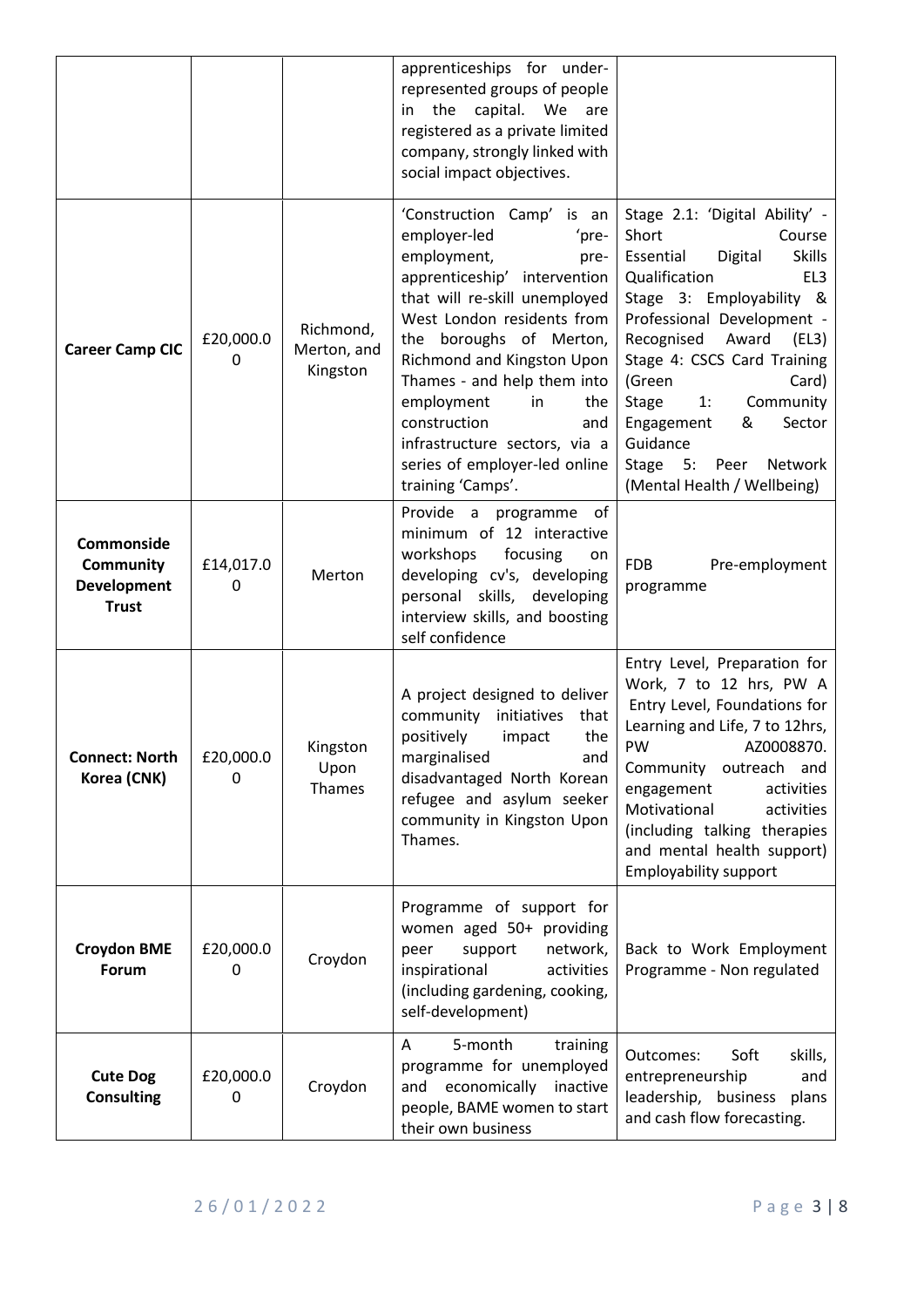| <b>Cute Dog</b><br><b>Consulting</b>             | £20,000.0<br>$\mathbf{0}$ | Merton              | A 4-month intense support<br>for<br>people<br>οf<br>course<br>disadvantage and disability to<br>support them in life planning<br>and the achievement of core<br>skills to help them enter the<br>world of learning and work                                                                                                                                                                                                                                                                                                                                                             | <b>Adult Skills</b>                                                                                                                                                                                                                                                                                                                                |
|--------------------------------------------------|---------------------------|---------------------|-----------------------------------------------------------------------------------------------------------------------------------------------------------------------------------------------------------------------------------------------------------------------------------------------------------------------------------------------------------------------------------------------------------------------------------------------------------------------------------------------------------------------------------------------------------------------------------------|----------------------------------------------------------------------------------------------------------------------------------------------------------------------------------------------------------------------------------------------------------------------------------------------------------------------------------------------------|
| <b>Good Food</b><br><b>Matters</b>               | £19,026.0<br>0            | Croydon             | women only sessions as<br>demand requires, and staff<br>with females $-$ we anticipate<br>this may be up to 2 cohorts<br>per annum but will closely<br>monitor.<br>GFM's role in this project is to<br>provide<br>to<br>food<br>access<br>growing, cooking and long-<br>term social connectedness for<br>vulnerable<br>this<br>group,<br>opportunities which are not<br>normally available through<br>traditional services.                                                                                                                                                             | AQA training - 108835 FIELD<br>TO FORK: COOKING<br><b>WITH</b><br><b>PRODUCE</b><br><b>FROM</b><br><b>THE</b><br><b>ALLOTMENT</b>                                                                                                                                                                                                                  |
| <b>JAGs</b><br><b>Foundation</b><br>(CONTRACT 1) | £19,590.0<br>0            | Croydon<br>Kingston | JAGS works with vulnerable<br>young people to raise their<br>emotional,<br>mental,<br>and<br>physical wellbeing, delivers<br>female<br>therapeutic<br>empowerment<br>workshops<br>that aims to educate and<br>increase the life chances of<br>young women from deprived<br>areas who<br>affected,<br>are<br>harmed and in fear of youth<br>violence,<br>recruitment<br>to<br>gangs and involvement in<br>crime. We focus on building<br>self-esteem and confidence to<br>address negative relationship<br>decrease<br>issues to<br>their<br>chances of engaging in crime<br>themselves. | Non-regulated adult<br>skills<br>formula funded provision.<br>Entry level Foundations for<br>Learning and life 13 to 20<br>hrs PW                                                                                                                                                                                                                  |
| <b>JAGs</b><br><b>Foundation</b><br>(CONTRACT 2) | £19,590.0<br>0            | Croydon             | The programmes will consist<br>of volunteering, leadership<br>social<br>training,<br>action,<br>motivational activities, digital<br>skills training,<br>and<br>work<br>experience sessions delivered<br>offices,<br>at<br>central<br>our<br>within<br>placements<br>our<br>including<br>The<br>networks<br>Guardian<br>Foundation<br>and<br>Google giving students first-<br>hand experience of work<br>environments<br>the<br>and                                                                                                                                                      | Social action campaigning<br>Employability skills training<br>One workshop co-designed<br>and delivered with Google<br>(corporate<br>partner)<br>Mock<br>interviews<br>with<br>commercial<br>and<br>local<br>and/or<br>businesses<br>work<br>experience<br>opportunity<br>Opportunities to secure a<br>paid job or work experience<br>opportunity. |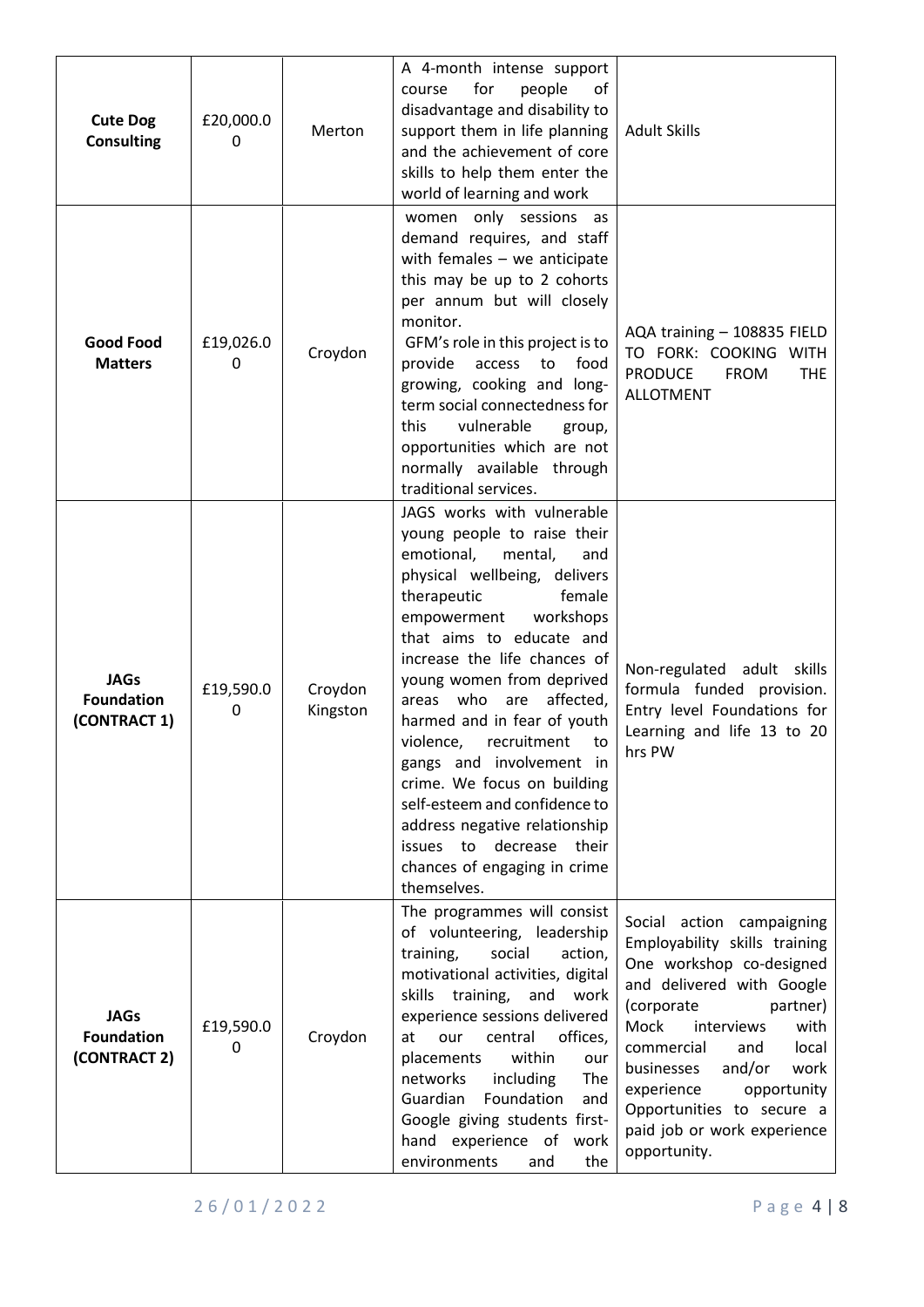|                                                             |                           |                            | of<br>opportunity<br>work<br>placements and shadowing of<br>mentors.                                                                                                                                                                                                                                                                                                                                                                                                            |                                                                                                                                                                                                                                                                                                                                                                                                                                    |
|-------------------------------------------------------------|---------------------------|----------------------------|---------------------------------------------------------------------------------------------------------------------------------------------------------------------------------------------------------------------------------------------------------------------------------------------------------------------------------------------------------------------------------------------------------------------------------------------------------------------------------|------------------------------------------------------------------------------------------------------------------------------------------------------------------------------------------------------------------------------------------------------------------------------------------------------------------------------------------------------------------------------------------------------------------------------------|
| <b>JobPlus Ltd</b><br>(CONTRACT 1)                          | £19,925.0<br>$\mathbf{0}$ | Croydon,<br>Sutton         | Will focus on providing one-<br>to-one tailored IAG support<br>and career advice improving<br>employability skills and job<br>readiness.                                                                                                                                                                                                                                                                                                                                        | Entry Level 3 Award<br>in<br>Employability Skills, Level 1<br>Award in Preparing to Work<br>in the Adult Care, Entry Level<br>3 Introduction to Retail Skills,<br>Health & Safety Certificate,<br>Level 2 Food & Hygiene for<br>(all accredited)<br>Catering<br>Introduction to Care - Prep<br>for Work, Introduction to<br>Child Care - prep for work,<br>employability work skills -<br>prep for work (all<br>non-<br>regulated) |
| <b>JobPlus Ltd</b><br>(CONTRACT 2)                          | £19,925.0<br>$\mathbf{0}$ | Croydon                    | Jobplus is a community-based<br>learning and development<br>provider that delivers services<br>across employability support,<br>skills<br>development,<br>mentoring, recruitment, and<br>employer<br>engagement<br>support<br>South<br>in<br>offer<br>London. Jobplus<br>bespoke<br>tailored<br>and<br>solutions<br>to<br>support<br>participants<br>obtain<br>to<br>employer-led<br>skills<br>geared<br>towards<br>progressing<br>participants into sustainable<br>employment. | NCFE Entry Level Award in<br>English:<br>Reading<br>Words<br>(Entry<br>1)<br>NCFE Entry Level Award in<br>English:<br>Speaking<br>and<br>Listening<br>(Entry<br>1)<br>Entry Level, Foundations for<br>Learning and Life, 21 to 44<br>hrs<br>Entry Level, Preparation for<br>Work, 13 to 20 hrs, PW A                                                                                                                               |
| <b>KAG Advocacy</b>                                         | £19,100.0<br>0            | Kingston<br>Upon<br>Thames | Provide the First Steps to<br>Work<br>project.<br><b>Training</b><br>volunteers to act as mentors,<br>matching<br>mentors<br>with<br>beneficiaries and supporting<br>people to achieve their goals<br>for employment<br>and<br>or<br>education.                                                                                                                                                                                                                                 | NVQ Employability                                                                                                                                                                                                                                                                                                                                                                                                                  |
| <b>London Learning</b><br><b>Foundation</b><br>(CONTRACT 1) | £19,974.0<br>6            | Croydon                    | London Learning Foundation<br>(LLF) works with people who<br>lack<br>the<br>basic<br>skills,<br>experience, and confidence to<br>the<br>learning,<br>access<br>further<br>employment,<br>and<br>economic<br>opportunities<br>around them. LLFs central aim                                                                                                                                                                                                                      | Spaces with Places - Window<br><b>Box Gardening</b>                                                                                                                                                                                                                                                                                                                                                                                |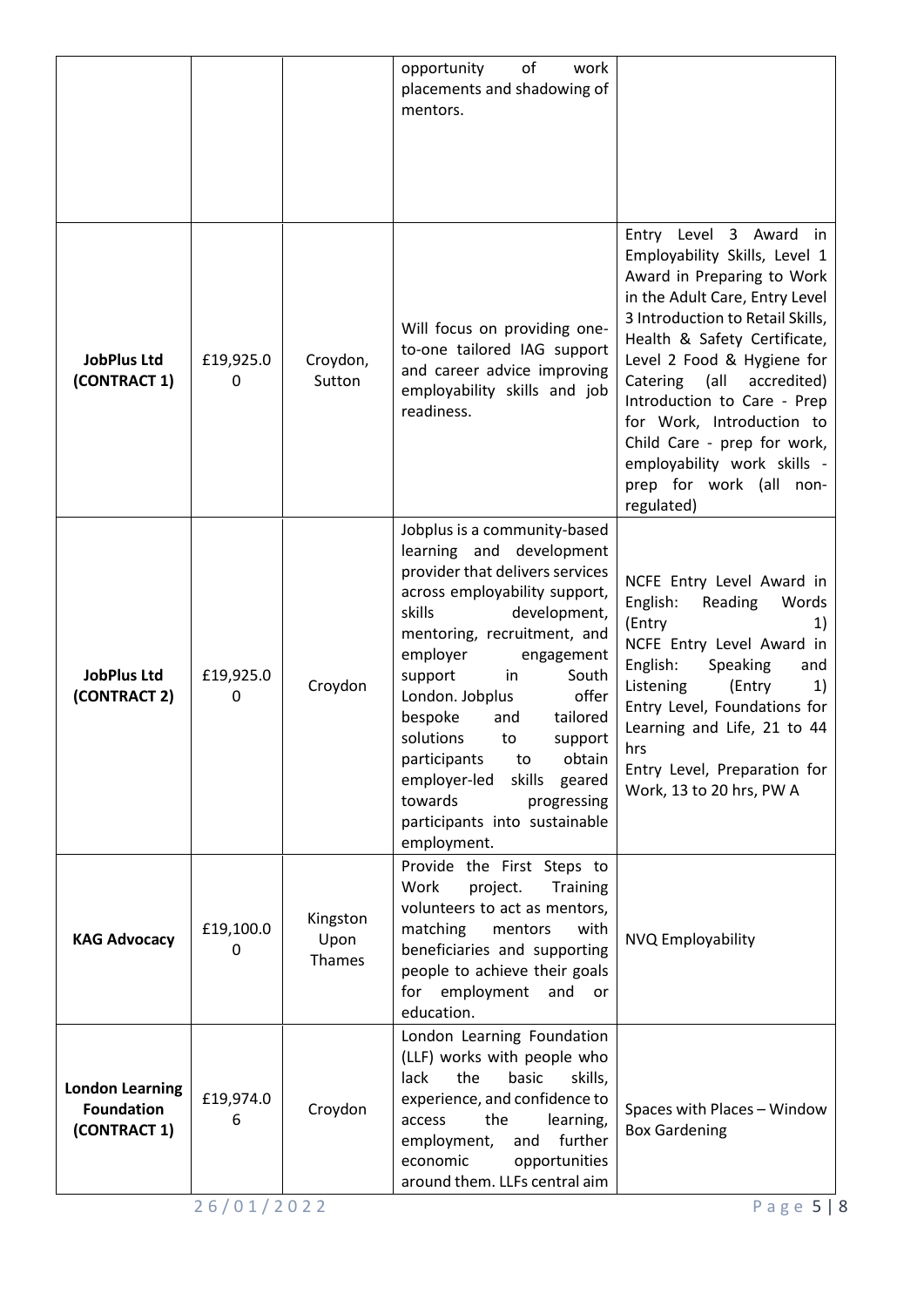|                                                             |                |                    | is to work with disengaged<br>and vulnerable people who<br>are furthest from the labour<br>market<br>guide<br>them<br>to<br>towards greater participation<br>economic, social<br>in<br>and<br>community activity.                                                                                                                                                                                  |                                                                                                                                                                                                                           |
|-------------------------------------------------------------|----------------|--------------------|----------------------------------------------------------------------------------------------------------------------------------------------------------------------------------------------------------------------------------------------------------------------------------------------------------------------------------------------------------------------------------------------------|---------------------------------------------------------------------------------------------------------------------------------------------------------------------------------------------------------------------------|
| <b>London Learning</b><br><b>Foundation</b><br>(CONTRACT 2) | £20,000.0<br>0 | Sutton             | LLF works with disadvantaged<br>South<br>people<br>across<br>Londoner e.g., BAME groups,<br>parents<br>8.<br>lone<br>carers,<br>SEND,<br>women,<br>digitally<br>excluded,<br>below<br>London<br>Living Wage, NEET. These<br>cohorts<br>particularly<br>need<br>focused support to recover<br>from the impact of COVID-19<br>on their ability to engage with<br>the education and labour<br>market. | 'Roots to Learn' access to<br>education, employment, and<br>skills<br>programme.<br>Nonregulated Adult<br>skills<br>formula funded provision,<br>Entry Level, Foundations for<br>Learning and Life, 45 to 68<br>hrs, PW A |
| MI<br><b>CompuSolutions</b>                                 | £20,000.0<br>0 | Merton             | Deliver a programme<br>of<br><b>ESOL</b><br>citizenship<br>based<br>helping<br>people<br>support<br>prepare to the next stage of<br>entering the labour market                                                                                                                                                                                                                                     | ESOL Citizenship - reading -<br>writing - speaking & listen<br><b>Digital Skills</b>                                                                                                                                      |
| <b>Orange Bow CIC</b>                                       | £20,000.0<br>0 | Croydon            | A project that is built to help<br>young<br>people<br>into<br>employment.<br>Targets<br>all<br>young people but focuses on<br>people from racial minority<br>groups                                                                                                                                                                                                                                | Entry Level, Preparation for<br>Work, 21 to 44 hrs, PW A.<br>evel 1, Preparation for Work,<br>21 to 44 hrs, PW A.                                                                                                         |
| <b>Play Place</b><br>Innov8                                 | £19,920.0<br>0 | Croydon            | A youth work style approach<br>to engage 'hidden NEETS'<br>including outreach, one to<br>one support, action planning<br>accredited<br>and<br>training<br>opportunities                                                                                                                                                                                                                            | CABS,<br>Music<br>Studio<br>Programme and Volunteer<br>Training (all accredited)                                                                                                                                          |
| <b>Room for Work</b>                                        | £18,860.0<br>0 | Richmond           | Delivery of a series<br>of<br>employability skills courses<br>for older skilled workers 45<br>plus who are struggling to find<br>employment.                                                                                                                                                                                                                                                       | Non accredited employability<br>skills programme                                                                                                                                                                          |
| <b>Royal Assoc for</b><br><b>Deaf People</b>                | £17,574.0<br>0 | Croydon,<br>Sutton | Programme of workshops to<br>improve confidence, financial<br>capability, and employability<br>skills. Job club providing<br>individual<br>support<br>and<br>guidance. All activity will be<br>carried out using British Sign<br>Language.                                                                                                                                                         | Not Specified                                                                                                                                                                                                             |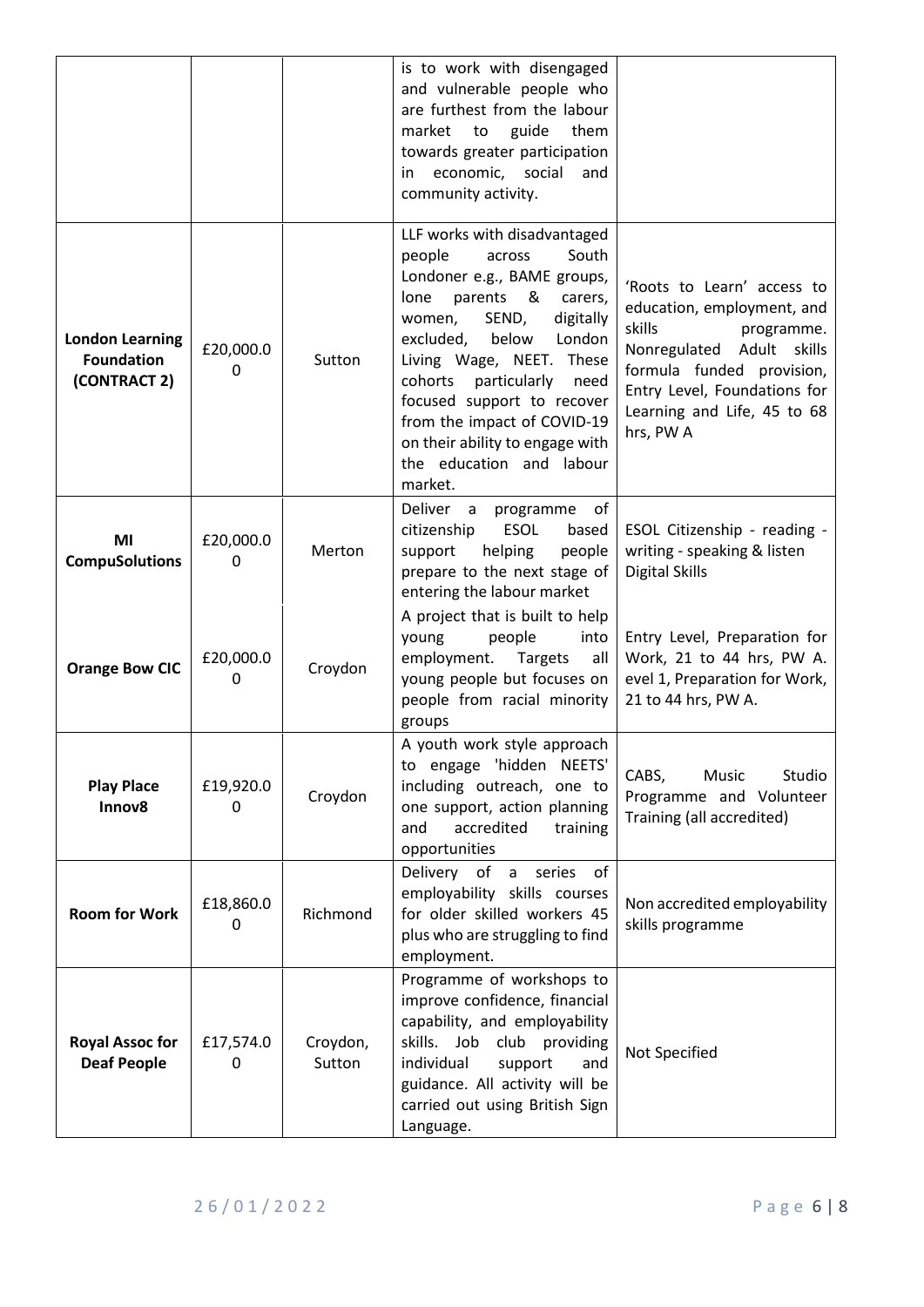| Signature<br><b>Pictures</b><br>(CONTRACT 1)                 | £16,000.0<br>0 | Croydon  | Improve learners' confidence<br>and motivation through film<br>making.                                                                                                                                                                                                                                                                                                                                   | Not Specified                                                                                                                    |
|--------------------------------------------------------------|----------------|----------|----------------------------------------------------------------------------------------------------------------------------------------------------------------------------------------------------------------------------------------------------------------------------------------------------------------------------------------------------------------------------------------------------------|----------------------------------------------------------------------------------------------------------------------------------|
| Signature<br><b>Pictures</b><br>(CONTRACT 2)                 | £14,500.0<br>0 | Croydon  | Improve learners' confidence<br>and motivation through film<br>making.                                                                                                                                                                                                                                                                                                                                   | Not Specified                                                                                                                    |
| <b>Studio Upstairs</b>                                       | £20,000.0<br>0 | Croydon  | Therapeutic<br>studio<br>Arts<br>providing Intensive weekly<br>pre-employment support to<br>two groups but tailored to<br>individual<br>needs.<br>Also<br>outreach sessions to 300<br>people.                                                                                                                                                                                                            | Not Specified                                                                                                                    |
| <b>The Careers</b><br>Academy                                | £19,769.0<br>0 | Croydon  | The Careers Academy was set<br>up to offer consultancy and<br>training services for "IAG and<br>employment and skills project<br>management services."                                                                                                                                                                                                                                                   | Information<br>Advice<br>and<br>Guidance<br><b>Mentoring Support</b>                                                             |
| <b>The Harlequins</b><br><b>Foundation -</b><br><b>QUINS</b> | £19,680.0<br>0 | Richmond | Two education programmes<br>targeted at hard to reach and<br>vulnerable young people. The<br>programmes have seen us<br>with<br>support<br>learners<br>complex<br>and<br>challenging<br>needs to overcome these<br>and<br>achieve<br>barriers<br>qualifications and progression<br>on to positive destinations,<br>including Further Education<br>(FE) and employment.                                   | Preparation for Work (45 -<br>68<br>hrs).<br>Sport Leisure and Recreation<br>$(7-12)$<br>hrs).<br>ICT for Users $(21 – 44$ hrs). |
| <b>The Orchard</b><br>Project                                | £20,000.0<br>0 | Merton   | The Orchard Project is the<br>only national charity, solely<br>dedicated to the creation,<br>restoration, and celebration<br>of community orchards. Our<br>overall aim is to<br>bring<br>orchards into the heart of<br>every urban community. We<br>working<br>prioritise<br>with<br>marginalised communities in<br>areas of urban deprivation<br>where people have poor<br>access to quality greenspace | Certificate<br>Level<br>3<br>in.<br>Community<br>Orcharding<br>(CICO)                                                            |
| <b>The Reasons</b><br><b>Why Foundation</b><br><b>CIC</b>    | £19,400.0<br>0 | Croydon  | Helps ex-offenders with skill<br>development and counselling<br>and training to work so they<br>can reintegrate back into<br>society with less chance of<br>reoffending.                                                                                                                                                                                                                                 | Entry Level, Preparation for<br>Work, 93 to 100 hrs, PW A                                                                        |